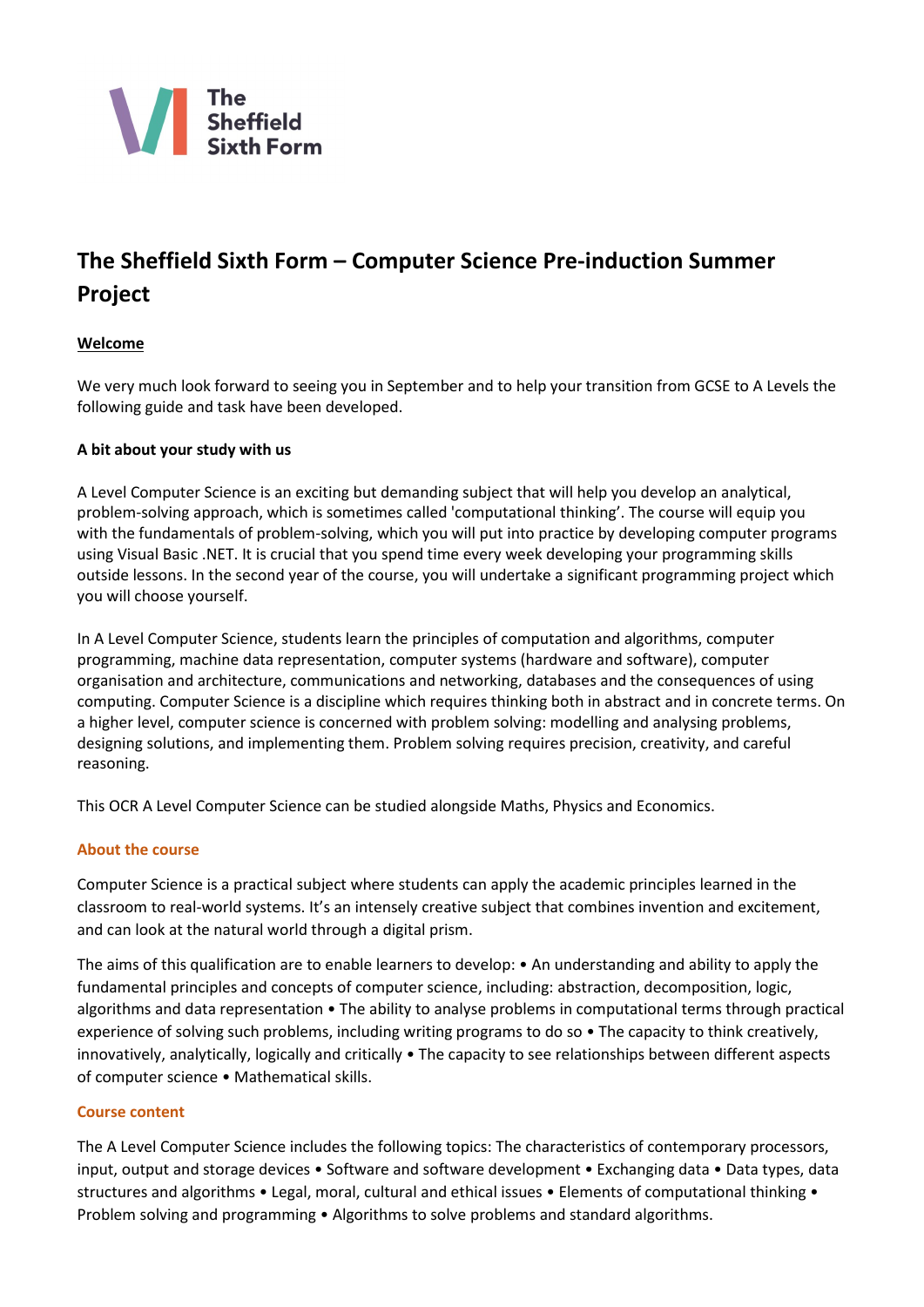# The<br>Sheffield

The content of this A Level in Computer Science is divided into three components: • Computer systems component (01), which contains the majority of the content of the specification and is assessed in a written paper recalling knowledge and understanding of algorithms and programming.

Component (02) relates principally to problem solving skills needed by learners to apply the knowledge and understanding encountered in Component 01. •

Finally learners will complete a Programming project, which is a practical portfolio based assessment with a task that is chosen by the teacher or learner and is produced in an appropriate programming language of the learner's or teacher's choice.

# **Where does this lead?**

The course will prepare you for continued study at university degree level and various possible career pathways thereafter. Degree programmes include Computer Science, Information Systems, Software Engineering, Artificial Intelligence, Health Informatics, Motion Graphics and Computing. Degrees can also include a one-year industrial placement to give you industrial knowledge and practical understanding.

The Sheffield College offer a variety of Higher Education courses including degree courses. This A Level can lead onto these higher level programmes. It can also lead you onto Degree Apprenticeships such as Cyber Intrusion Specialist, Cyber Security Technologist, Data Analyst, Software Developer / Tester, Network Engineer.

# **Future opportunities**

There are a variety of career opportunities including Software Developer, Information Security Analysts, Computer Systems Analysts, Computer and Information Systems Manager, Computer and Information Research Scientists, Computer Network Architect, Network and Computer Systems Administrators, Database Administrator, Web developers and Computer Support Specialists, Cybersecurity Consultant, Games Developer.

# **Assessment**

Learners must take three components to be awarded the OCR A Level in Computer Science. This includes Exam 1 – Computer Systems, Exam 2 – Algorithms and Programming and a Programming Project. The External exams are worth 40% each and are 2 hours and 30 minutes. The Programming Project is worth 20% of the total marks and is a non-exam assessment.

# **How to prepare for A Level Computer Science**

One of the topics that we will cover is Compression, encryption and hashing. This is increasingly becoming important today and in the future.

# **TASK**

Prepare notes around the following question. This work will take you around 15 hours and should be handed in during your first week at college. You may wish to use the website information below and / or your own research.

**1) Identify what symmetric and asymmetric encryption is and the differences between them.**